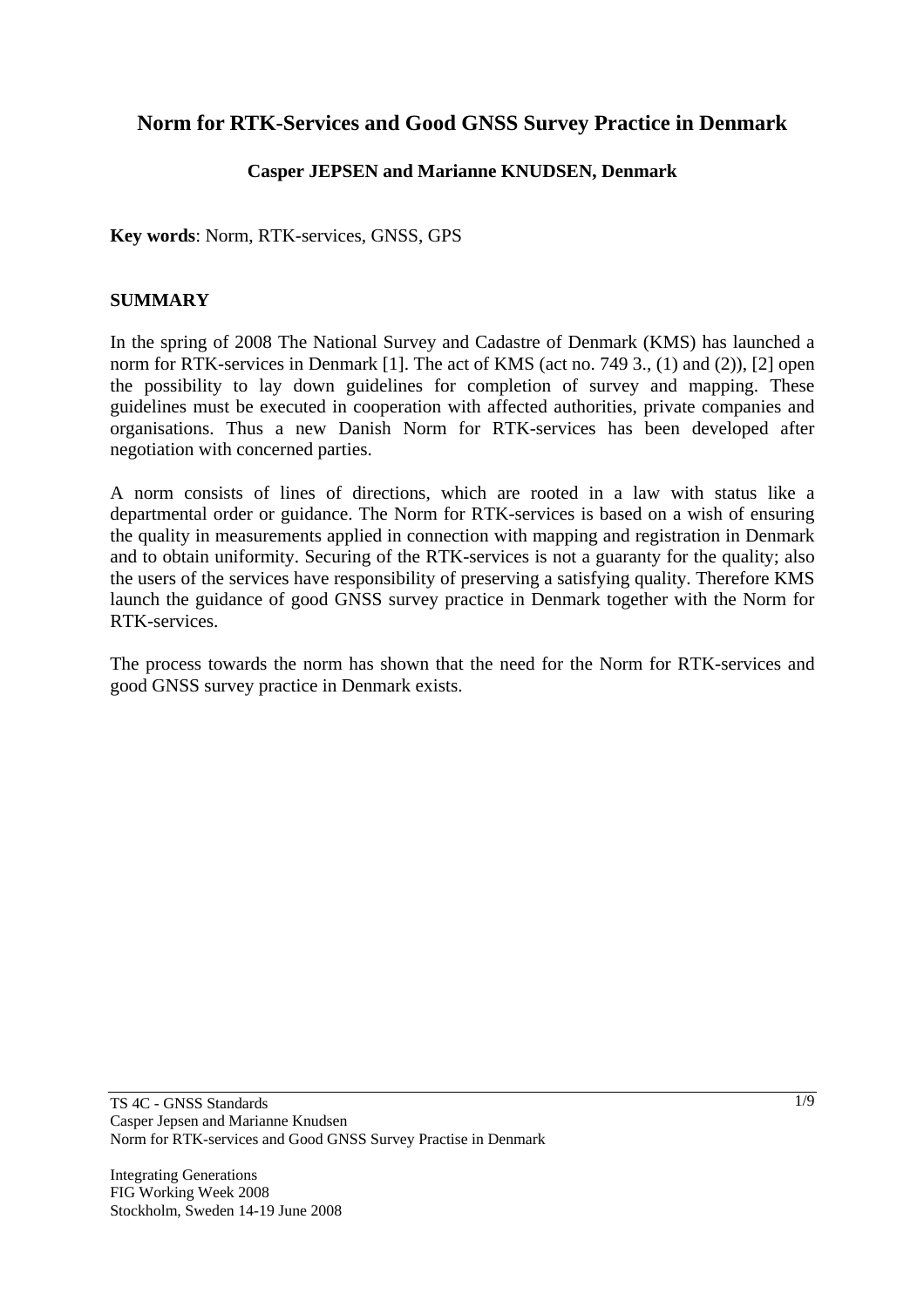# **Norm for RTK-Services and good GNSS Practice in Denmark**

## **Casper JEPSEN and Marianne KNUDSEN, Denmark**

#### **1. INTRODUCTION**

For many years the mapping and land registration in Denmark has been handled through a close cooperation between the National Survey and Cadastre of Denmark (KMS) and chartered surveyors working at private or public organisations.

So far the chartered surveyors have had the responsibility for their measurement methods, as they have carried them out all by them selves. It is traditional that a big responsibility, connected to the measurements applied for land registration, lies within the concept of '*Good chartered surveyor practise*'. Thus the chartered surveyors and KMS have had a trustful cooperation for a long time. In line with the technological development and with the possibility to lighten the tasks, especially with respect to the use of RTK, the chartered surveyors have now practically delegated some of the measurement responsibility to the private GNSS service providers in Denmark.

For that reason KMS, as authority in that field, find it necessary, with some regulations, to ensure a fundamental quality for RTK-services that are used for mapping and land registration.

Via its legislative foundation, KMS has introduced a norm for RTK-services in Denmark in order to ensure quality of performance for public GNSS survey activities. The Norm for RTKservices, in addition to a new 'Good GNSS survey practice' [3], has been introduced in the spring of 2008.

# **2. THE BACKGROUND OF THE NORM FOR RTK-SERVICES**

#### **2.1 GNSS to define National reference frame**

Because of the rapid technological development KMS has realized that the way of defining national reference system has evolved. The reference system of Denmark was originally defined through conventional measurements, where each point was connected to its neighbour point and all points together constituted a network with discrepancies. Nowadays with GNSS it is possible to measure all defining point at the same time in a solid network. This results in a national entirety, as each point is not only connected to the neighbour point, but to all points in the network.

Methods of connecting new measurements for cadastral purposes to the Danish reference frame must be in respect with the Act of Cadastral Work [4]. Usually the announcement prescribed that new boundary points must be connected to known fix points by measuring new points together with known fix point. The implementation of the new Act of Cadastral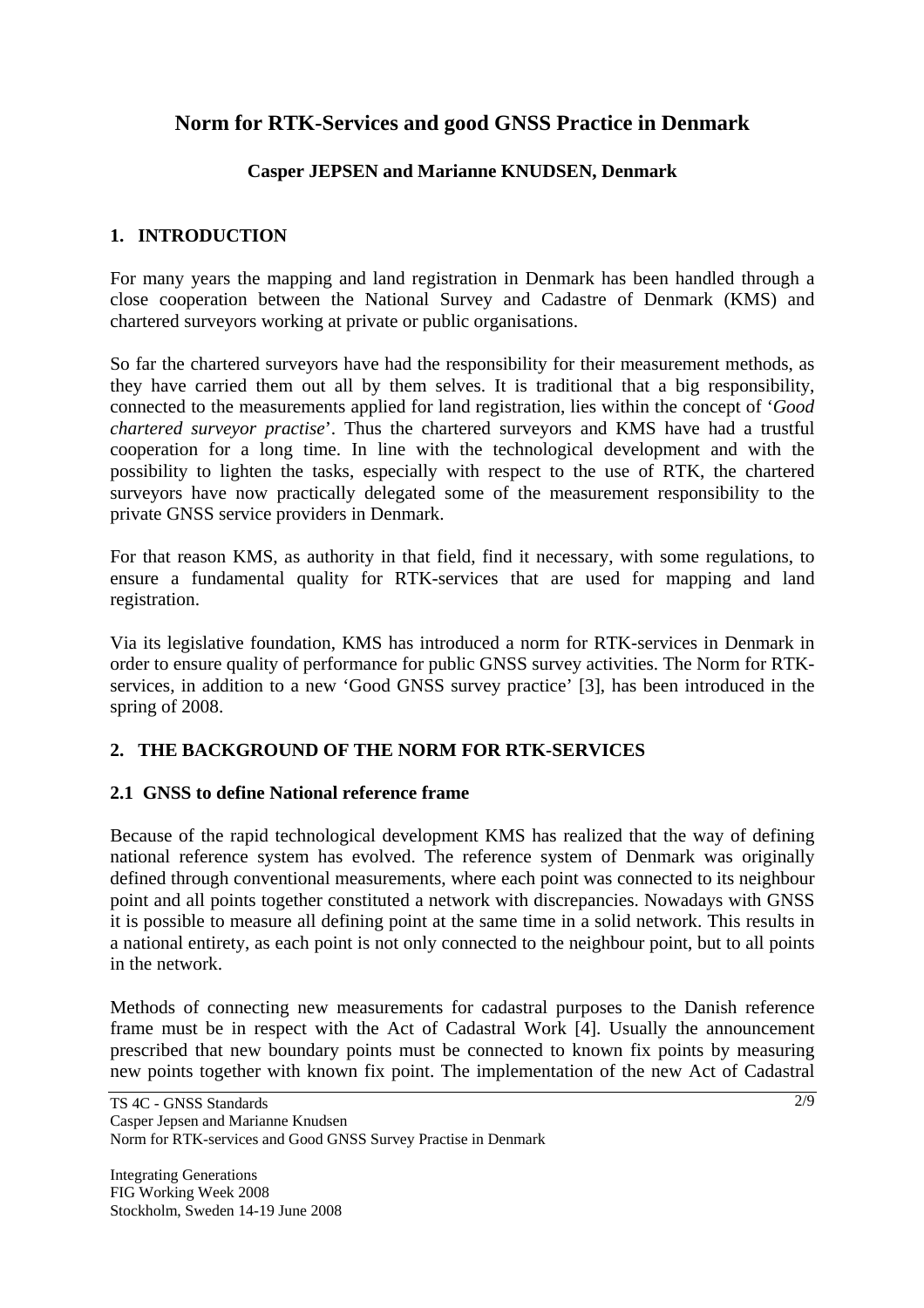Work this year (2008) entails the possibility to connect to Danish reference frame, simply by applying an RTK-service that respects the Norm for RTK-services, as it demands that RTKcorrections are given in the Danish reference frame. This new initiative is taken due to the fact that GNSS measured points provide better national solutions.

#### **2.2 The Danish Infrastructure**

Compared to the other Nordic Countries the structure of the GNSS network is specific to Denmark. KMS owns and operates the defining reference stations and fix points, but the RTK-services are operated by private companies, with KMS as authority. In for instance Sweden and Norway, the RTK-services are both operated and owned by the authorities. The reference stations owned and operated by KMS are shown in fig 2.1 and 2.2.



**Figure 2.1.** GNSS Reference stations owned and **Figure 2.2.** Picture of a KMS operated by KMS Reference station (Gedser)



However, the two existing RTK-services in Denmark, GPS-Referencen and GPSnet.dk respectively have previously been cooperating with KMS, as KMS has carried out quality control of the coordinates of the reference stations in the networks. Thereby KMS has good knowledge of the two services and is in principle approving their functioning. For that reason, the Norm for RTK-services is basically designed in such a way that the two existing services should be able to comply with it.

GPS-Referencen and GPSnet.dk are both efficient and their networks are well distributed in Denmark. The dots on figures 2.3. and 2.4. show the location of the reference stations in the GPS-services.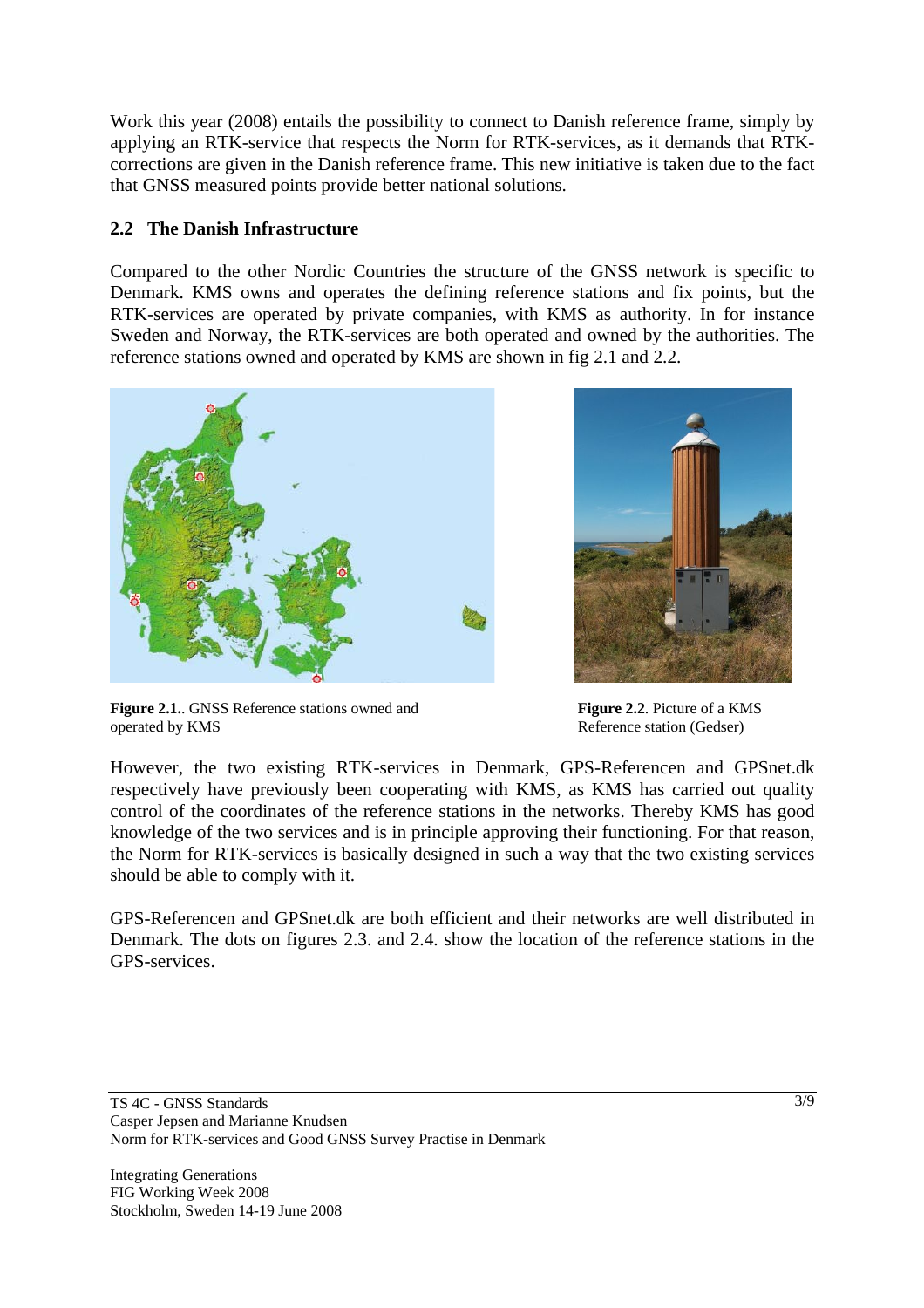



**Figure 2.3**. Reference stations in GPS-referencen [5] **Figure 2.4.** Reference stations in GPSnet.dk [6]

An important purpose of the Norm for RTK-services is to monitor the application of new services on the market in mapping and registration tasks, and make sure that the existing services preserve high quality.

### **3. CONTENTS**

#### **3.1 Norm for RTK-services**

The composition of the Norm for RTK-services is based on requirements for infrastructure and documentation. The services must provide different kinds of documentation at the time they register, continuously when changes happen at the reference stations and in the system, and once a year for routinely control.

In detail KMS has requirements for, and subsequently register the following items:

- − There must be at least 5 stations in the RTK-service.
- − A description of the area, the service cover, must be available.
- − The service must make its own inspection in the form of control measurements and calculations.
- − The service must forward corrections in an open format.
- − The reference stations in the RTK-service must be connected to correct Danish reference system.
- − Quality calculations will be executed by KMS.
- − The requirements for availability, continuity, integrity and accuracy must be complied.

The last point is elaborated in the following, as the Norm for RTK-services primary concerns these four concepts. The connection between the individual concepts can be visualized as follows: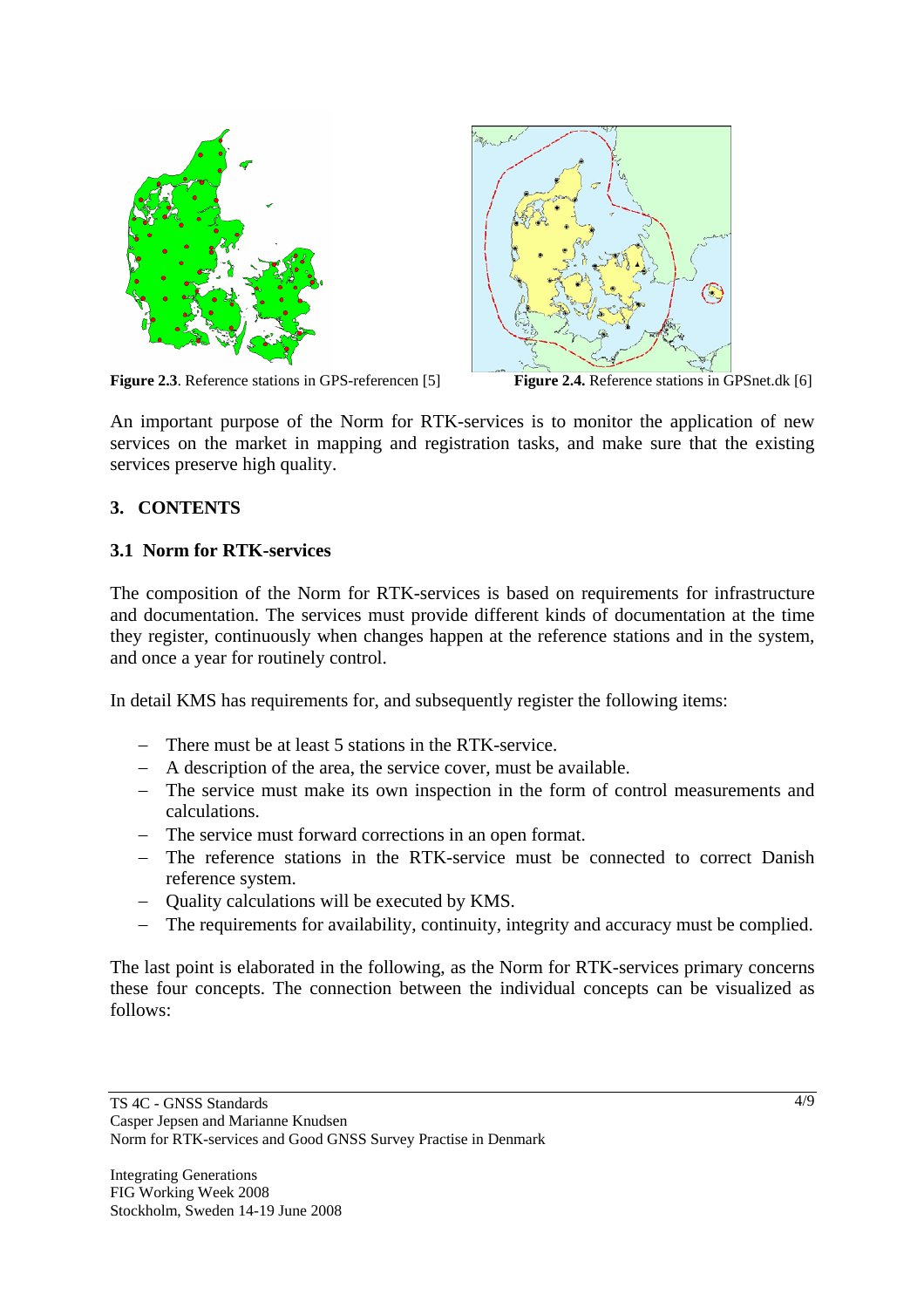

Figure 3.1 The concepts of the Norm for RTK-services. The arrows show how the concepts depend on each other. The accuracy is the fundament as all other concepts depend on it. The placement of the concepts expresses how many of the other concepts that depend on it. The figure is inspired by a presentation from Kongsberg [7]

Integrating Generations FIG Working Week 2008 Stockholm, Sweden 14-19 June 2008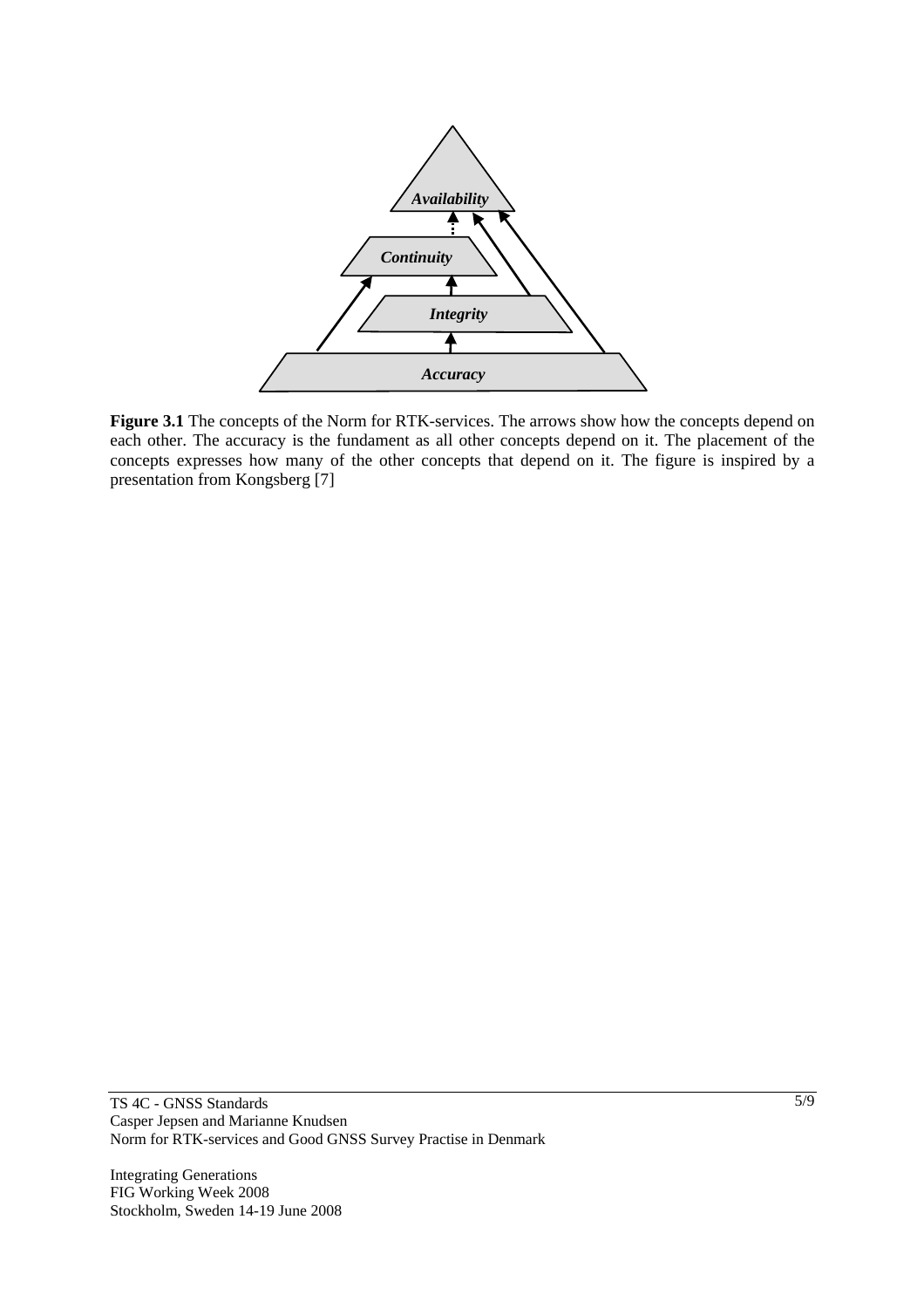In the following table the concepts and the matching demands are described:

| The concepts            | <b>Description of the concepts</b>                                                                                 | <b>Demands</b><br>the<br>connected<br>to                                                                                                                                                                                                                                                                                                                                                                                     |
|-------------------------|--------------------------------------------------------------------------------------------------------------------|------------------------------------------------------------------------------------------------------------------------------------------------------------------------------------------------------------------------------------------------------------------------------------------------------------------------------------------------------------------------------------------------------------------------------|
|                         |                                                                                                                    | concepts                                                                                                                                                                                                                                                                                                                                                                                                                     |
| <b>Availability</b>     | A measure of the period, where the<br>delivers<br>the<br>promised<br>system<br>accuracy, continuity and integrity. | The availability must be at least 98%<br>per year (calculated for the period<br>7am-5pm on workdays), which will<br>be documented through logs.                                                                                                                                                                                                                                                                              |
| Continuity              | deliver<br>ability to<br>The<br>systems<br>continuous integrity and basis for the<br>required accuracy.            | The system must be insensitive to<br>drop out of one reference station. If<br>more than one reference station falls<br>out, the users must be informed.<br>The continuity must be documented<br>through own inspection by the<br>service provider.                                                                                                                                                                           |
| <i><b>Integrity</b></i> | The systems ability to warn and<br>protect users, if the system can not<br>fulfil the requirements on accuracy.    | The service must keep control on<br>received satellite data.<br>The service has to inform the users,<br>if the demand on accuracy can not be<br>fulfilled. The service must mention<br>how and when the user will be<br>informed in case of a regional break<br>down.                                                                                                                                                        |
| Accuracy                | The vertical and horizontal accuracy,<br>the system provides basis for.                                            | The services must form the basis of<br>accuracies better than 5 cm in the<br>horizontal plane and 10 cm in the<br>height. The<br>accuracy<br>in<br>this<br>connection is expressed as<br>the<br>deviation between a measured value<br>and a known value.<br>The demands on accuracy must be<br>fulfilled for more than 95% of all<br>deviations. This must be documented<br>through the service providers own<br>inspection. |

If a registered service terminates observance, KMS is able to cancel the registration.

# **3.2 Good GNSS practice in Denmark**

In consequence of launching the Norm for RTK-services, KMS found it natural to introduce a set of directions: 'Good GNSS practice in Denmark'. The idea started with the acknowledgement that satisfactory measurements with GNSS, by involving an RTK-service, includes correct handling of the equipment.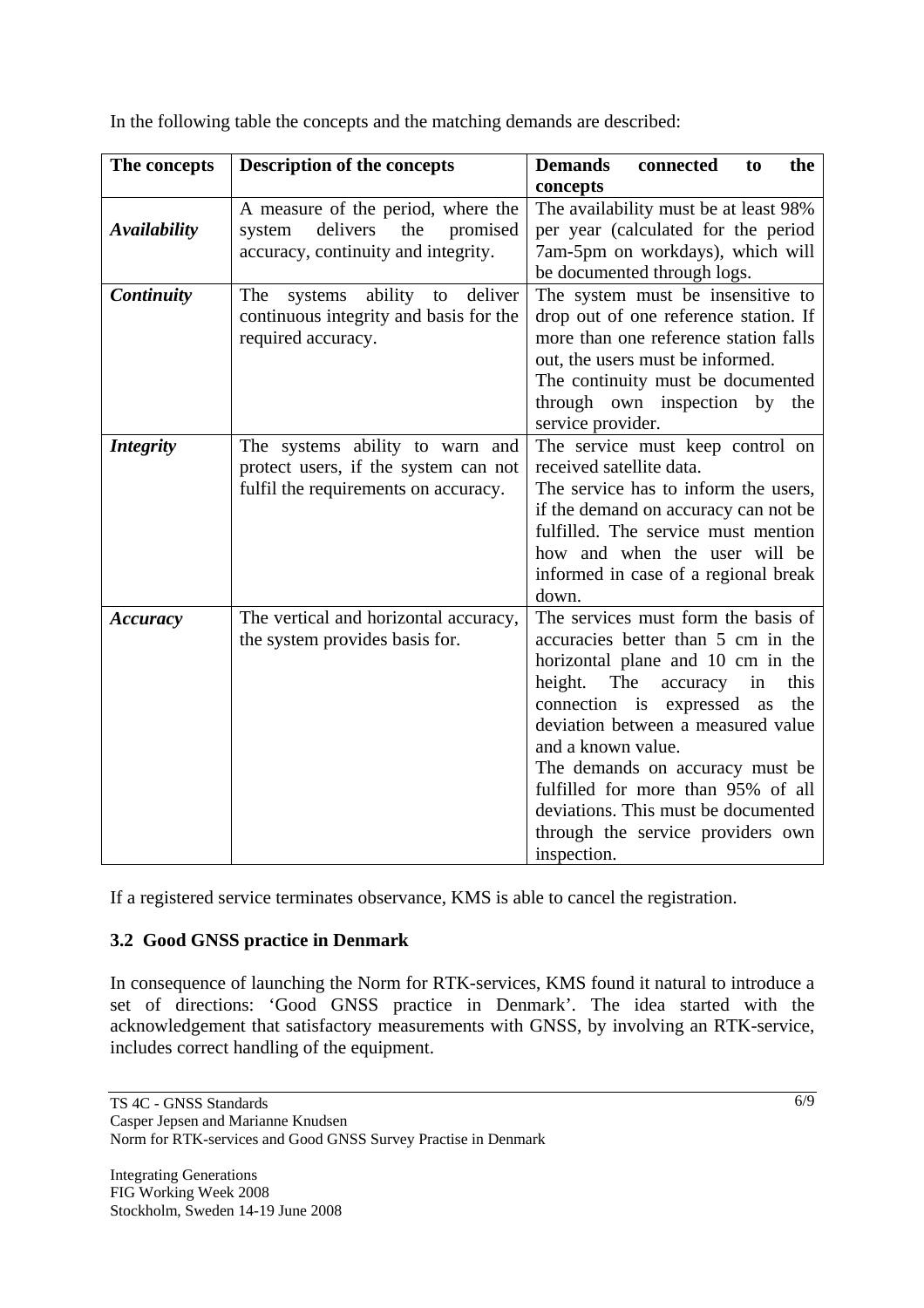'Good GNSS practice in Denmark' is a basic introduction in good survey practice with GNSS equipment.

The contents of the directions include primary some advices to circumvent big error sources in GNSS measurements. In brief the guidance contains the following instructions:

- − *Measure all points again after reinitialising.*
- − *Place the antenna away from buildings trees and other obstructions to receive signals from an optimum number of satellites and to avoid cycle slips and multipath.*
- − *Use modern equipment.*
- − *Centre the antenna above the point to be surveyed, and always keep track of the antenna height.*
- − *Be aware of warnings from the receiver concerning accuracy.*
- − *Try to obtain fixed solutions, instead of float solutions.*
- − *Be aware of the DOP values.*
- − *Keep an eye on the initializing time, as the accuracy can depend on it.*
- − *Apply receivers and antennas that match together.*
- − *Measure at least one known point and compare the new coordinate determinations with known coordinates.*
- − *Do not use broken cables, as they introduce noise on the signals, which can lead to bad accuracy.*

Contrary to the Norm for RTK-services that contains demands to the RTK-services, the 'Good GNSS practice in Denmark' is a set of well-meaning advices to the users.

#### **4. ASSESMENT OF THE PROCESS**

The Norm for RTK-services has been circulated among different institutions (authorities, universities, some private companies, and others) for consideration. Last opportunity for comments and objections occurred just before Easter 2008. Nine organisations responded.

KMS has only received positive responses, which indicates that the need for the Norm for RTK-services has been reasonable. Actually the response has shown, that the Norm for RTKservices is more relevant, and for more people and organisations, than first assumed.

Also 'Good GNSS practice in Denmark' has received surprisingly positive reactions. Some of the considerations in the process with this guidance concerned the level of the content. Was it too elementary? The responses of the hearing have disproved this concern. It has shown that there has been a need for such guidance. Especially The Danish Association of Licensed Surveyors in Private Practice has received the guidance with appreciation.

During the process, the cooperation with the two RTK-services has been positive and constructive. One of the reasons might be that both services have an interest in that the rival firm go through the same quality checks as it self. Perhaps the services also find it advantageous to be able to achieve some sort of acknowledgement through the 'label' they get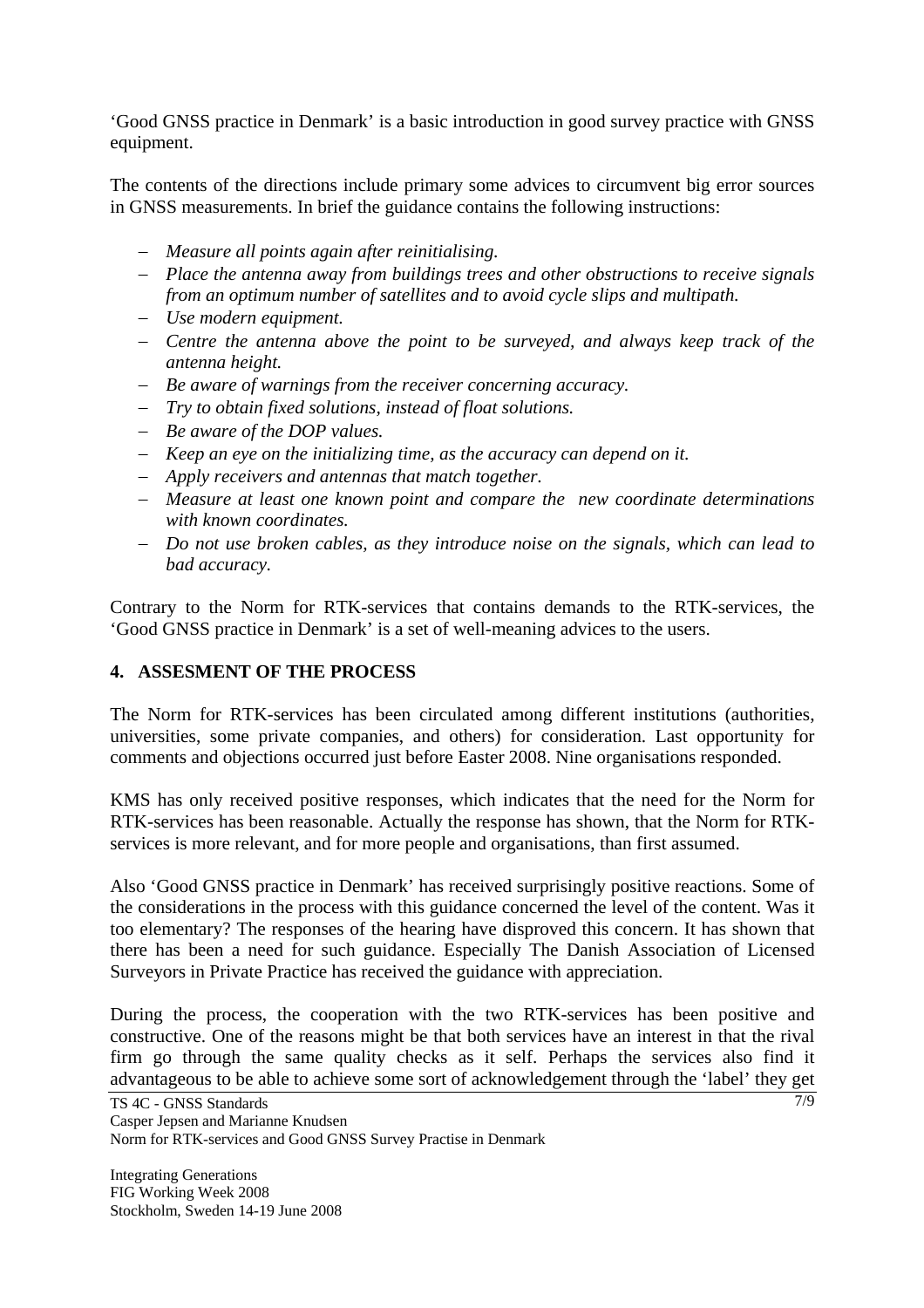through registration. Naturally the services have paid attention to aspects in the Norm for RTK-services, which could influent users charge.

KMS wish for an even closer cooperation with the RTK-services; for instance to get better insight in the techniques and operations at the services.

It is also possible that the work connected to the Norm for RTK-services can bring cooperation with other countries and the exchange of experiences from each other.

#### **5. CONCLUSIONS**

Now, the Norm for RTK-services is prepared. Next step is to discuss with the private services how the data transfer, documentation, etc. shall progress. Not forgetting; it is elective for the RTK-services to comply with the Norm for RTK-services, unless they wish to be applied to connect measurements to the Danish reference frame.

KMS wish that the two existing RTK-services apply for registration.

From now on the challenge is to implement the Norm for RTK-services and to organize the procedures. This requires learning by doing processes, since working with a Norm for RTKservices is a new and untested thing in this field.

An important point must be to emphasize that the Norm for RTK-services is not finished. It must undergo constant evolution in line with development of competences. And probably the Norm for RTK-services would be tightening on account of higher demands from the users.

It is also possible that the Norm for RTK-services will be applied to other fields than mapping and cadastral work. It is not inconceivable that other parties, for instance private mapping and GIS companies would appreciate that services applied for their products follows a Norm for RTK-services.

There is big focus on quality at the moment, so perhaps the Norm for RTK-services, or a future version of it, will find applications in many new fields. Hopefully the evolution of this Norm for RTK-services has encouraged others to make something similar.

#### **REFERENCES**

[1] Norm for RTK-services, National Survey and Cadastre - Denmark

[2] Act of KMS, National Survey and Cadastre - Denmark

[3] Good GNSS survey practice in Denmark, National Survey and Cadastre - Denmark

[4] Act of Cadastral work, National Survey and Cadastre - Denmark

- [5] www.gpsreferencen.dk
- [6] www.gpsnet.dk

[7] Arne Rinnan, Kongsberg Seatex AS - Galileo Integrity Concepts. Nordic SatNav User Conference 2005-11-29

TS 4C - GNSS Standards Casper Jepsen and Marianne Knudsen Norm for RTK-services and Good GNSS Survey Practise in Denmark

Integrating Generations FIG Working Week 2008 Stockholm, Sweden 14-19 June 2008